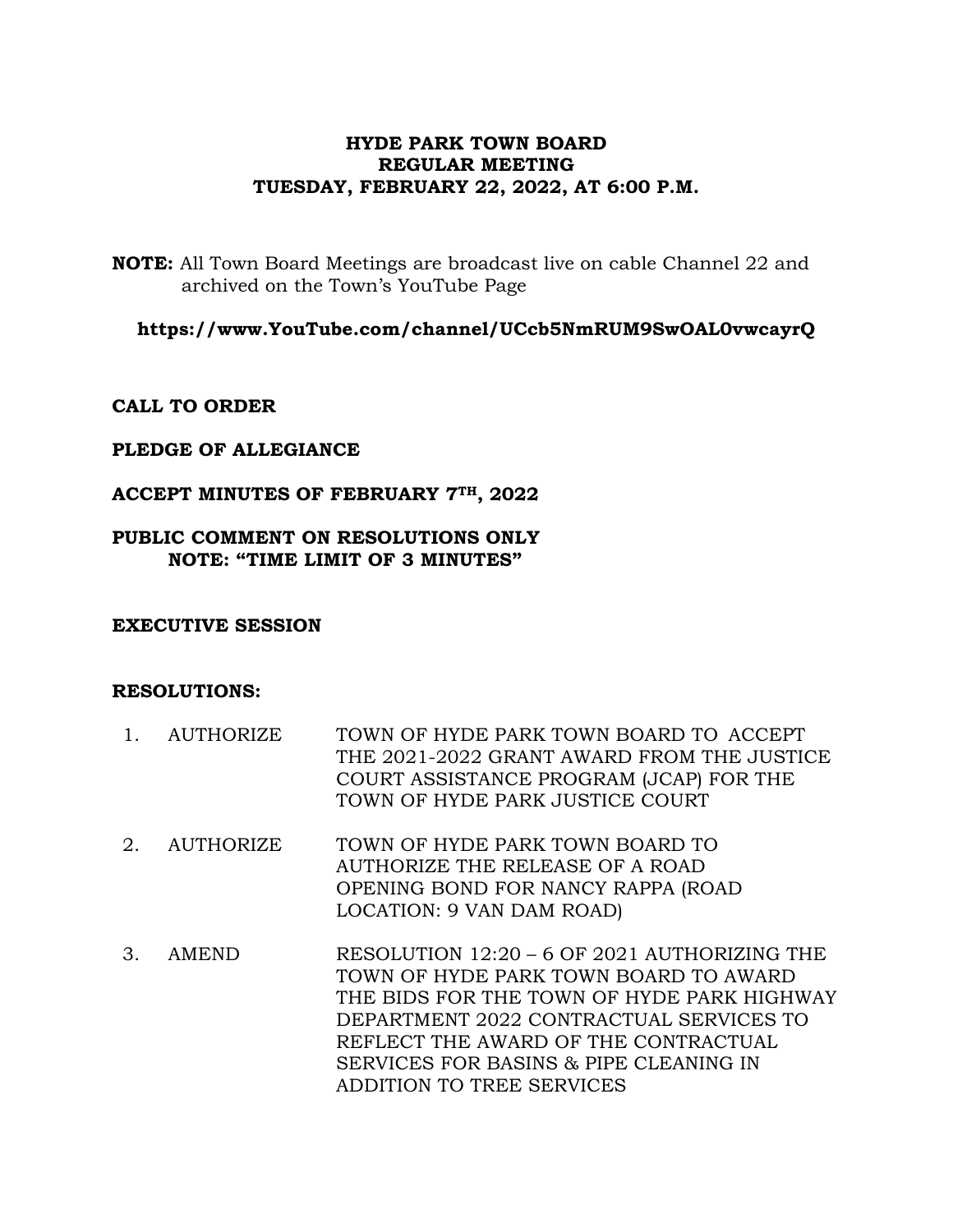- 4. AUTHORIZE TOWN OF HYDE PARK TOWN SUPERVISOR TO PROVIDE A LETTER OF SUPPORT FOR SCENIC HUDSON'S NOMINATION OF THE "TRUSS BRIDGES OF HYDE PARK" FOR THE PRESERVATION LEAGUE OF NEW YORK STATE'S SEVEN TO SAVE PROGRAM
- 5. AUTHORIZE TOWN OF HYDE PARK TOWN SUPERVISOR TO EXECUTE A LICENSE LEASE AGREEMENT WITH THE HUDSON VALLEY RAILROAD SOCIETY INC. FOR THE "RAILROAD STATION BUILDING" LOCATED AT 34 RIVER ROAD IN THE TOWN OF HYDE PARK
- 6. AUTHORIZE TOWN OF HYDE PARK TOWN BOARD TO APPOINT DAVID HUNT TO THE TOWN OF HYDE PARK RECREATION COMMISSION
- 7. AUTHORIZE TOWN OF HYDE PARK TOWN BOARD TO APPOINT TEMPORARY ACCOUNT CLERK STACI MACKIN FOR THE TOWN OF HYDE PARK COMPTROLLER'S OFFICE
- 8. AUTHORIZE TOWN OF HYDE PARK TOWN BOARD TO APPOINT SENIOR ACCOUNT CLERK DANIELLE DESIMONE-CARD FOR THE TOWN OF HYDE PARK COMPTROLLER'S OFFICE

### **NEW AND OLD BUSINESS**

## **ADJOURN**

## **\*A MOTION MAY BE MADE TO ENTER EXECUTIVE SESSION**

### **AGENDA SUBJECT TO CHANGE**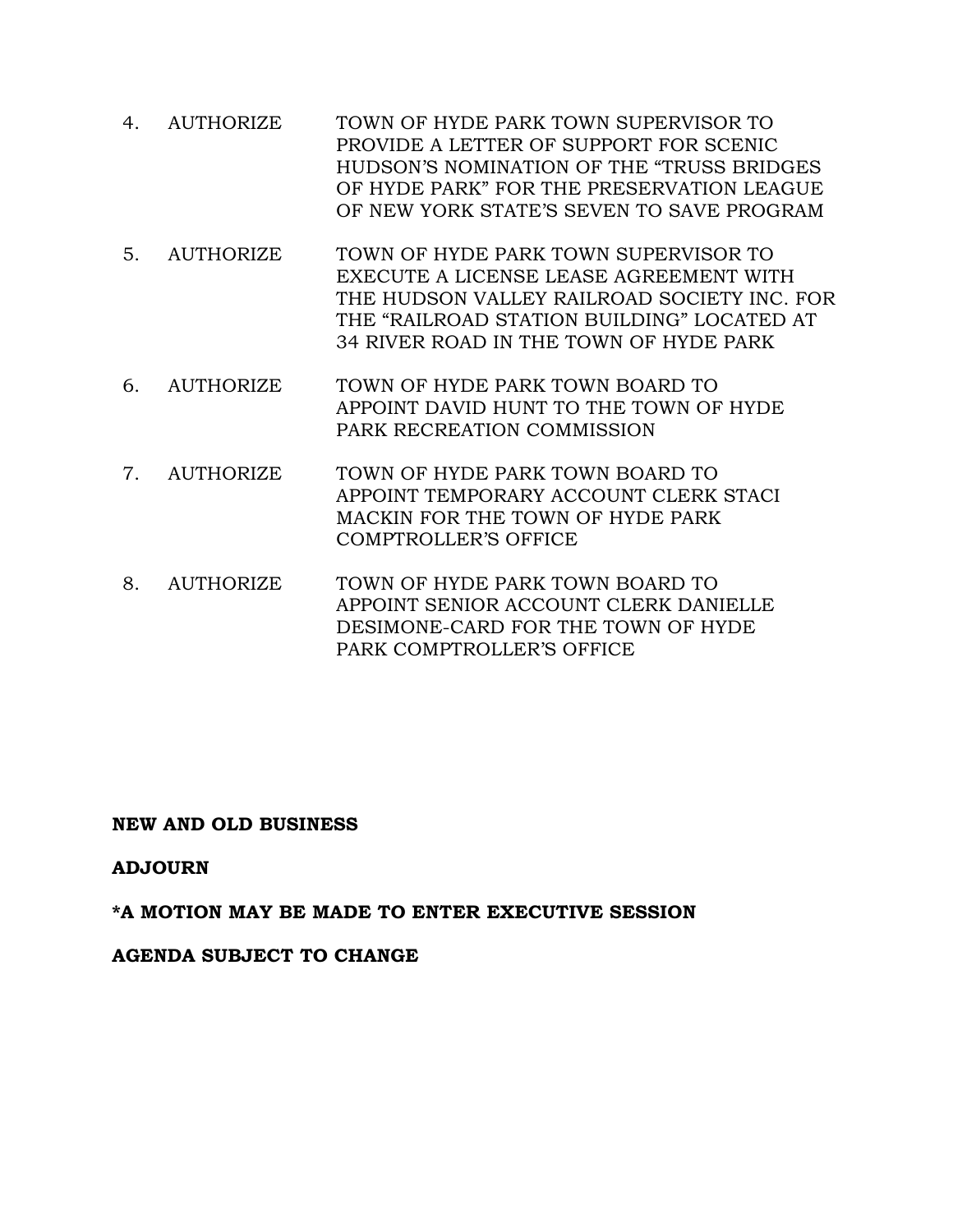### **RESOLUTION 2:22 - 1 OF 2022**

### **RESOLUTION AUTHORIZING THE TOWN OF HYDE PARK TOWN BOARD TO ACCEPT THE 2021-2022 GRANT AWARD FROM THE JUSTICE COURT ASSISTANCE PROGRAM (JCAP) FOR THE TOWN OF HYDE PARK JUSTICE COURT**

**WHEREAS**, the Justice Court Assistance Program (JCAP) was established in 1999 to provide some State assistance to Town and Village Courts; and

**WHEREAS**, since the release of the Unified Court Systems Action Plan for Justice Courts in November 2006, the program has been significantly expanded; and

**WHEREAS**, the maximum JCAP award is \$30,000 and may be used for a variety of purposes, including office and security equipment, and courtroom renovations; and

**WHEREAS**, the Town of Hyde Park Justice Court was authorized by Resolution 9:20 – 4 of 2021 to apply for said grant; and

**WHEREAS**, the Town of Hyde Park Justice Court was awarded the 2021- 2022 Justice Court Assistance Program (JCAP) Award in the amount of \$4,103.91 by e-mail dated February 9, 2022.

**NOW, THEREFORE, BE IT RESOLVED**, that the Town of Hyde Park Town Board does hereby authorize the Town Supervisor to accept on behalf of the Town of Hyde Park Justice Court the 2021-2022 Justice Court Assistance Program (JCAP) Award in the amount of \$4,103.91 to be used for the purchase of office furniture and equipment for the Town of Hyde Park Justice Court Offices; and

**BE, IT FURTHER RESOLVED**, that the Town of Hyde Park Town Board does also hereby authorize the Town Supervisor to sign any and all documentation relating to the processing of the acceptance for said grant award.

### **MOTION: SECOND:**

| Councilwoman Noakes    |  |
|------------------------|--|
| Councilwoman Ruggiero  |  |
| Councilman Lombardi    |  |
| Councilman Prusakowski |  |
| Supervisor Torreggiani |  |
|                        |  |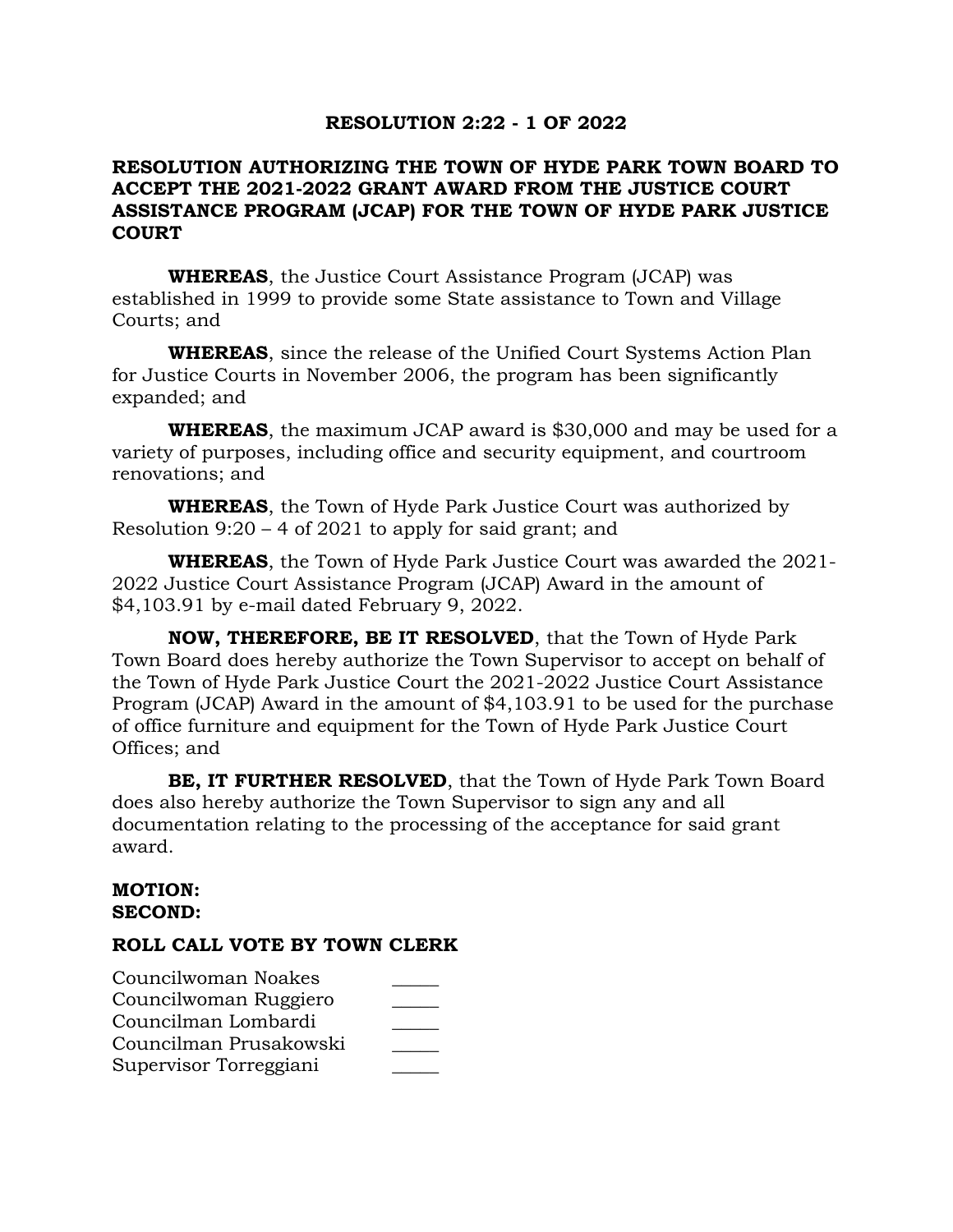## **RESOLUTION 2:22 – 2 OF 2022**

# **RESOLUTION AUTHORIZING THE TOWN OF HYDE PARK TOWN BOARD TO AUTHORIZE THE RELEASE OF A ROAD OPENING BOND FOR NANCY RAPPA (ROAD LOCATION: 9 VAN DAM ROAD)**

**WHEREAS**, the Highway Superintendent accepted a check from Nancy Rappa (Road Location: 9 Van Dam Road); and

**WHEREAS**, this check was deposited into a non-interest bearing account to be held until the applicant complied with the terms and conditions as set forth by the Highway Superintendent; and

**WHEREAS**, the Highway Superintendent has inspected this road and is satisfied that the applicant has met all terms.

**NOW, THEREFORE, BE IT RESOLVED**, that the Town of Hyde Park Town Board does hereby authorize the Town Supervisor to issue a check in the amount of \$1,000.00 for the above road location to Nancy Rappa, PO Box 855, Hyde Park, NY 12538; and

**BE IT FURTHER RESOLVED**, that the Town retains a \$100.00 permit fee from the applicant for said road location.

### **MOTION: SECOND:**

| Councilwoman Noakes    |  |
|------------------------|--|
| Councilwoman Ruggiero  |  |
| Councilman Lombardi    |  |
| Councilman Prusakowski |  |
| Supervisor Torreggiani |  |
|                        |  |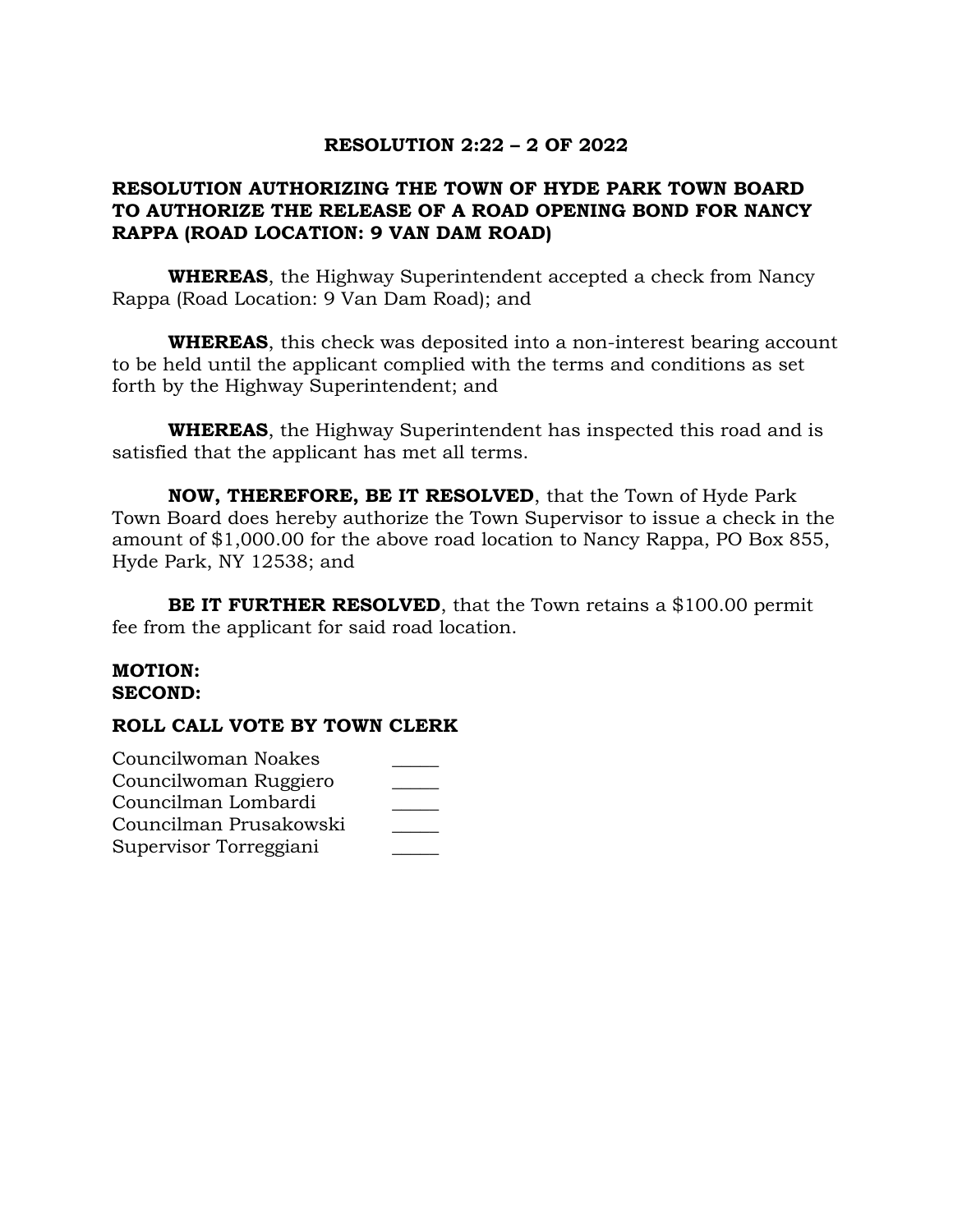### **RESOLUTION 2:22 – 3 OF 2022**

### **RESOLUTION AMENDING RESOLUTION 12:20 – 6 OF 2021 AUTHORIZING THE TOWN OF HYDE PARK TOWN BOARD TO AWARD THE BIDS FOR THE TOWN OF HYDE PARK HIGHWAY DEPARTMENT 2022 CONTRACTUAL SERVICES TO REFLECT THE AWARD OF THE CONTRACTUAL SERVICES FOR BASINS & PIPE CLEANING IN ADDITION TO TREE SERVICES**

**WHEREAS**, by Resolution 11:15 – 6 of 2021 the Town of Hyde Park Town Board authorized the Highway Superintendent and the Town Clerk to solicit bids for certain Highway Contractual Services for 2022; and

**WHEREAS**, the bids were solicited in accordance with the requirements of §103 of the General Municipal Law; and

**WHEREAS**, the bids received were duly opened by the Town Clerk and reviewed by the Town Highway Superintendent; and

**WHEREAS**, the Town Board and the Town Comptroller received the recommendations from the Town Highway Superintendent in a letter dated December 15, 2021; and

**WHEREAS**, by Resolution 12:20 – 6 of 2021 the Town of Hyde Park Town Board Awarded the Bids for the Town of Hyde Park Highway Department for 2022 Contractual Services for Tree Services Only to Alpine Tree Service, Inc.; and

**WHEREAS**, Resolution 12:20 – 6 of 2021 should have also awarded the bid for Basins & Pipe Cleaning to Fred A. Cook Jr., Inc. for the following prevailing rates:

| 1. Vactor Truck with Operator Hourly / 8 Hour | \$250.00 / \$2000.00 |
|-----------------------------------------------|----------------------|
| 2. Laborer Hourly / 8 Hour                    | \$90.00 / \$720.00   |
| 3. Flagman Hourly / 8 Hour                    | \$85.00 / \$680.00   |

**NOW, THEREFORE**, **BE IT RESOLVED**, that the Town of Hyde Park Town Board does hereby amend Resolution 12:20 – 6 of 2021 Authorizing the Town of Hyde Park Town Board to Award the Bids for the Town of Hyde Park Highway Department 2022 Contractual Services to Reflect the Award of the Contractual Services for Basins and Pipe Cleaning as listed above in addition to Tree Services; and

**BE IT FURTHER RESOLVED**, that said bid/contract is effective January 1, 2022, through December 31, 2022; and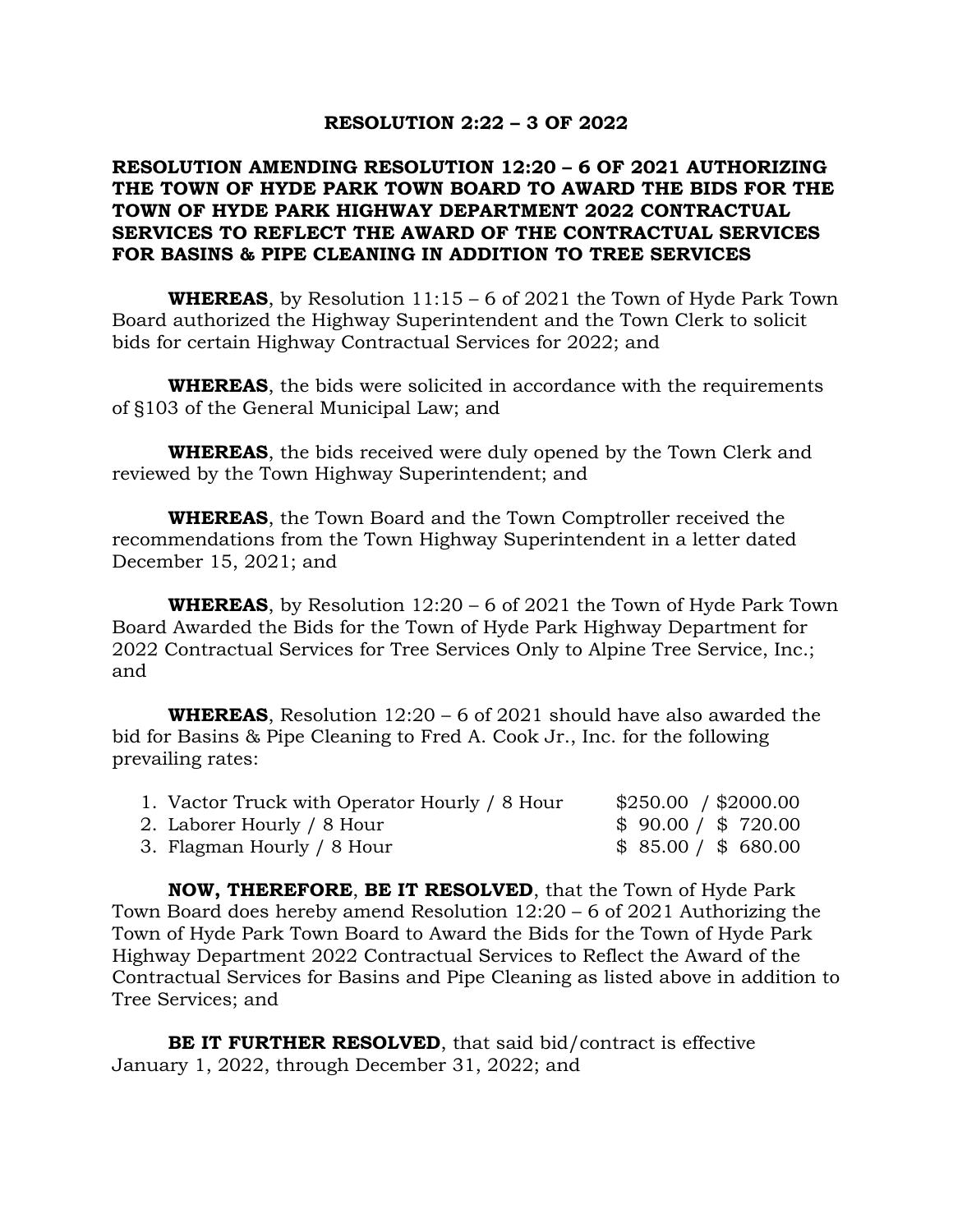**BE IT FURTHER RESOLVED**, that the Town of Hyde Park Town Board does hereby authorize the Town Supervisor to execute Nunc Pro Tunc the necessary contract for the 2022 Basins & Pipe Cleaning bid award.

### **MOTION: SECOND:**

# **ROLL CALL VOTE BY TOWN CLERK**

Councilwoman Noakes \_\_\_\_\_ Councilwoman Ruggiero \_\_\_\_\_ Councilman Lombardi \_\_\_\_\_ Councilman Prusakowski \_\_\_\_\_ Supervisor Torreggiani \_\_\_\_\_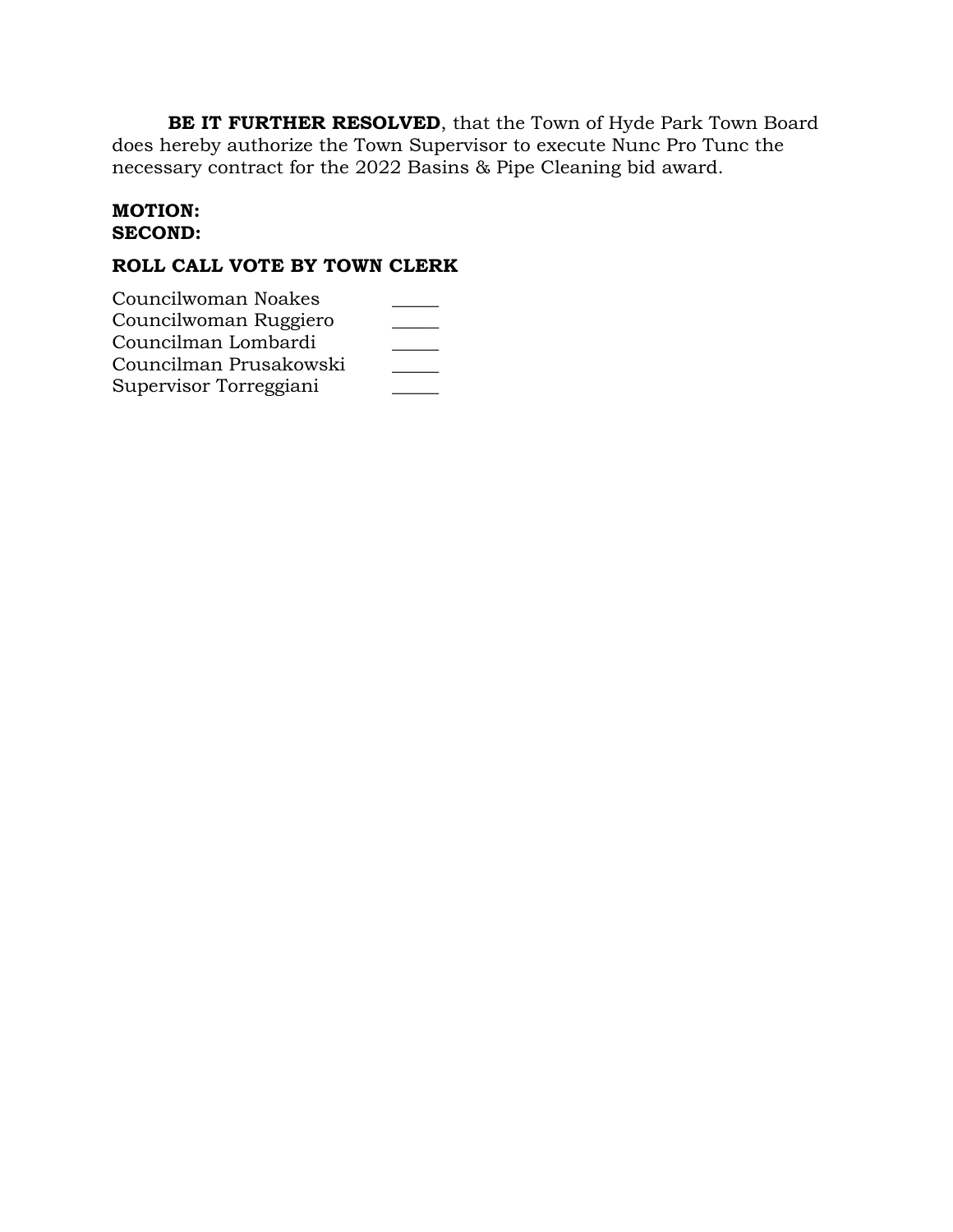### **RESOLUTION 2:22 - 4 OF 2022**

## **RESOLUTION AUTHORIZING THE TOWN OF HYDE PARK TOWN SUPERVISOR TO PROVIDE A LETTER OF SUPPORT FOR SCENIC HUDSON'S NOMINATION OF THE "TRUSS BRIDGES OF HYDE PARK" FOR THE PRESERVATION LEAGUE OF NEW YORK STATE'S SEVEN TO SAVE PROGRAM**

**WHEREAS,** the Town of Hyde Park is home to eight (8) historic truss bridges built between 1911 and 1928; and

**WHEREAS,** restoration efforts over the past two (2) years have aided in commencing the necessary work to stabilize and repair the historic truss bridges;

**WHEREAS,** a serious need still exists to further restore, revive, and reopen these integral local structures that contribute to Hyde Park's history; and

**WHEREAS,** the Town of Hyde Park Recreation Department and Recreation Commission support Scenic Hudson's nomination of the "Truss Bridges of Hyde Park" for the Seven to Save Program; and

**WHEREAS,** a successful nomination by Scenic Hudson could bring essential attention and funding for the preservation of these historic assets within the Town of Hyde Park.

**NOW, THEREFORE, BE IT RESOLVED,** that the Town of Hyde Park Town Board does hereby authorize the Town Supervisor to provide a letter of support on behalf of Scenic Hudson's nomination of the "Truss Bridges of Hyde Park" for the Preservation League of New York State's Seven to Save Program.

#### **MOTION: SECOND:**

| Councilwoman Noakes    |  |
|------------------------|--|
| Councilwoman Ruggiero  |  |
| Councilman Lombardi    |  |
| Councilman Prusakowski |  |
| Supervisor Torreggiani |  |
|                        |  |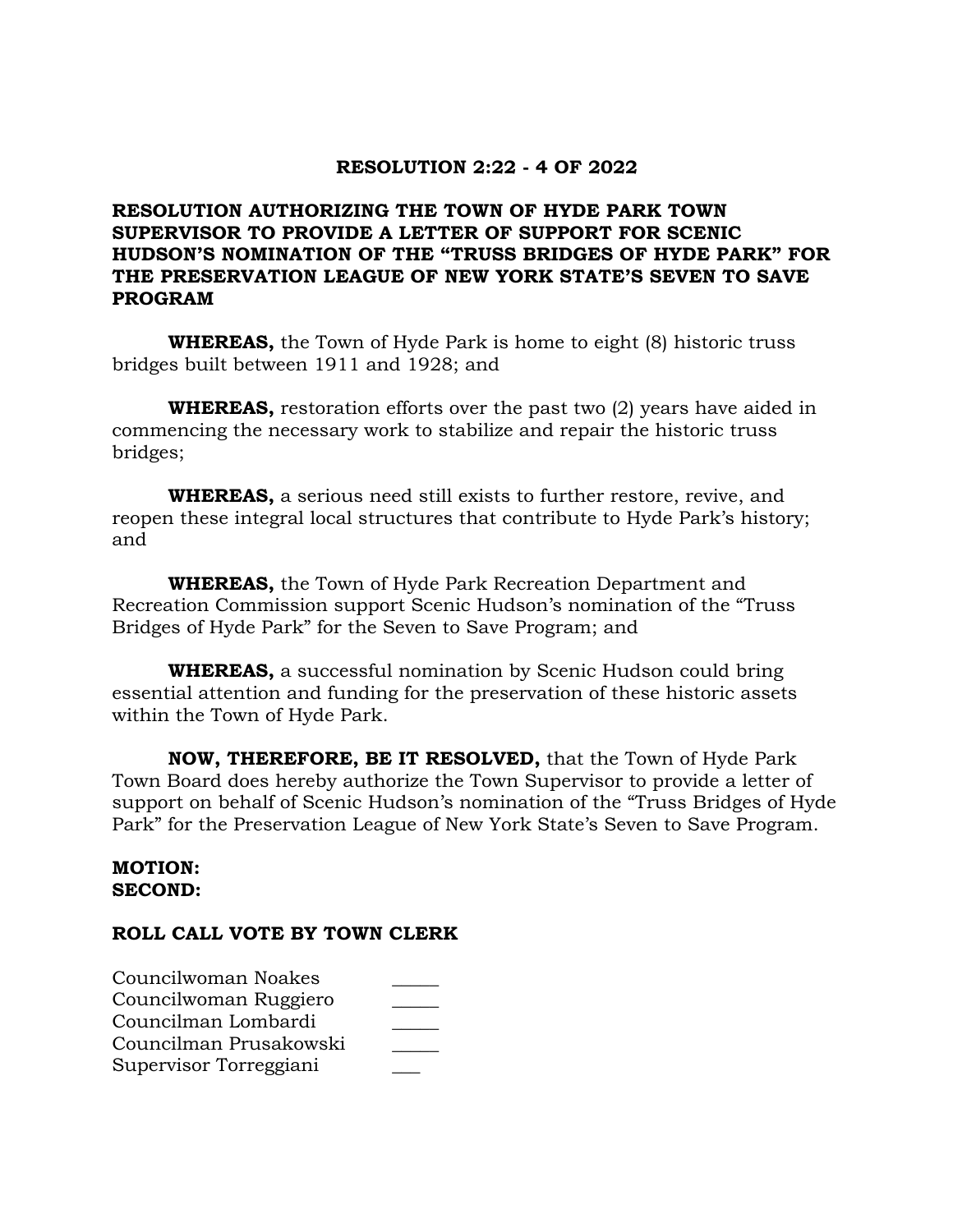### **RESOLUTION 2:22 – 5 OF 2022**

### **RESOLUTION AUTHORIZING THE TOWN OF HYDE PARK TOWN SUPERVISOR TO EXECUTE A RENEWAL OF THE LICENSE AGREEMENT WITH THE HUDSON VALLEY RAILROAD SOCIETY INC. FOR THE "RAILROAD STATION BUILDING" LOCATED AT 34 RIVER ROAD IN THE TOWN OF HYDE PARK**

**WHEREAS**, the Hudson Valley Railroad Society has been occupying and using the Railroad Station Building located at 34 River Road, in the Town of Hyde Park, since February 12, 2016, pursuant to a Lease Agreement of that same date; and

**WHEREAS**, by Resolution 11:28 – 12 of 2016 the Town Board had determined on advice of legal counsel, that instead of a Lease Agreement, the premises could be licensed to the Hudson Valley Railroad Society pursuant to a License Agreement for a term of five (5) years commencing on June 1, 2016, thru May 31, 2021; and

**WHEREAS**, due to COVID restrictions it was an oversight that said Agreement was not renewed as of the June 1, 2021, due date; and

**WHEREAS**, the Hudson Valley Railroad is desirous of renewing said License Agreement for another five (5) year term to be effective June 1, 2021, and ending May 31, 2026; and

**WHEREAS**, the Town Board and the Town Comptroller have found that the continuation of said License Agreement to be acceptable and in the best interests of the citizens of the Town of Hyde Park; and

**WHEREAS**, the continued use and occupancy of the Hudson Valley Railroad Society of the Railroad Station Building has still been advantageous to the Town because the Railroad Society continues to maintain and make certain improvements to the said premises when needed.

**NOW, THEREFORE BE IT RESOLVED,** that the Town of Hyde Park Town Board does hereby authorize the Town Supervisor to execute a renewal of the License Agreement with the Hudson Valley Railroad Society for the Railroad Station Building located at 34 River Road in the Town of Hyde Park for a period of five (5) years effective June 1, 2021, through May 31, 2026, pursuant to the terms and conditions set forth in the proposed License Agreement submitted.

### **MOTION: SECOND:**

| Councilwoman Noakes    |  |
|------------------------|--|
| Councilwoman Ruggiero  |  |
| Councilman Lombardi    |  |
| Councilman Prusakowski |  |
| Supervisor Torreggiani |  |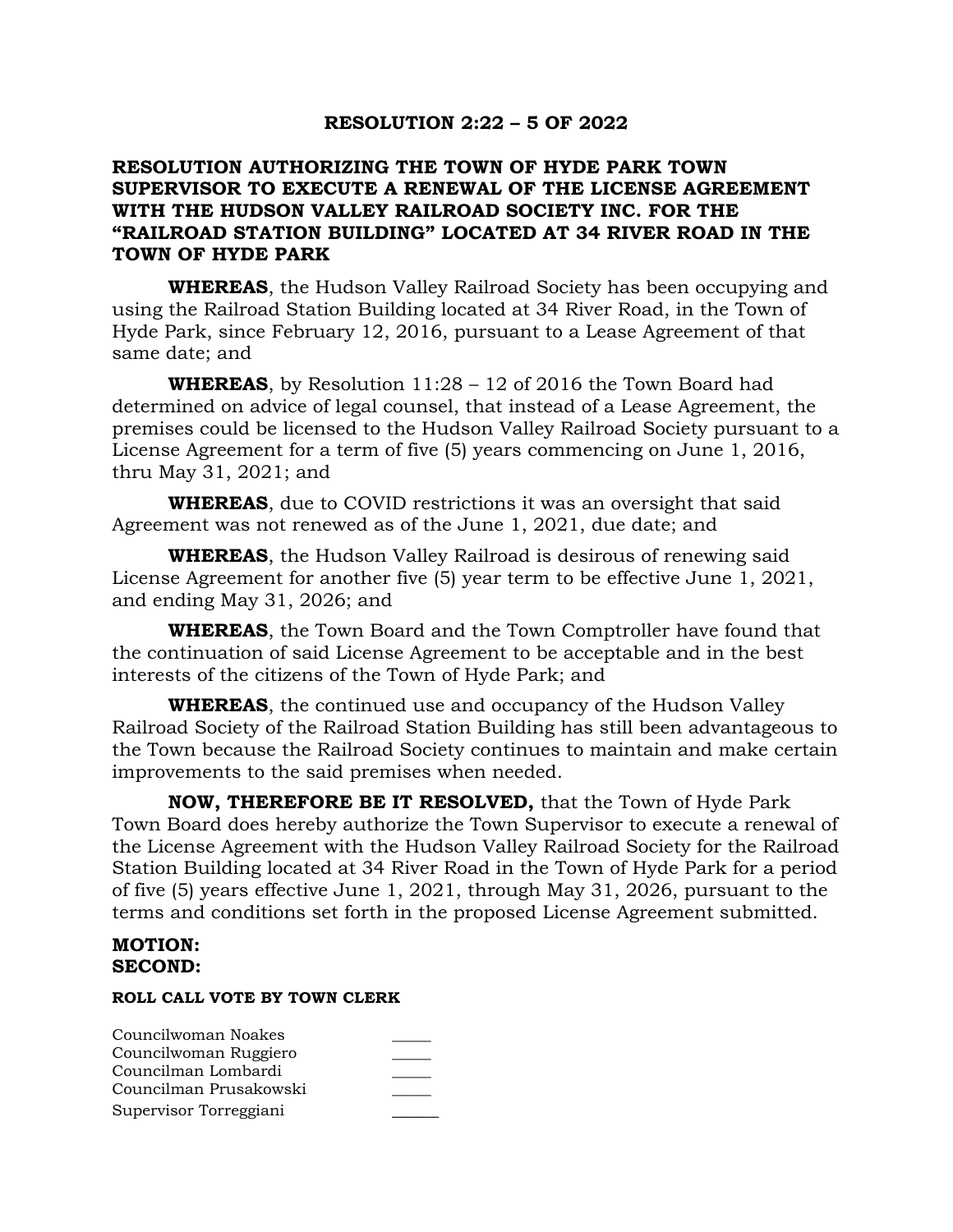# **RESOLUTION 2:22 – 6 OF 2022**

## **RESOLUTION AUTHORIZING THE TOWN OF HYDE PARK TOWN BOARD TO APPOINT DAVID HUNT TO THE TOWN OF HYDE PARK RECREATION COMMISSION**

**WHEREAS**, the Town of Hyde Park Town Board has created a Recreation Commission consisting of seven (7) people, with seven (7) year terms; and

**WHEREAS**, there currently exists a vacancy due to expire November 29th, 2022, that was left by the resignation of Nicole Noakes who was recently elected as the Ward 1 Councilwoman; and

**WHEREAS**, the Town of Hyde Park Town Board would like to appoint David Hunt to fill said vacancy.

**NOW, THEREFORE, BE IT RESOLVED**, that the Town of Hyde Park Town Board does hereby appoint David Hunt to the Town of Hyde Park Recreation Commission in order to fill the vacancy that was left by former Commissioner Nicole Noakes, effective immediately for a term set to expire November 30th, 2022.

#### **MOTION: SECOND:**

| Councilwoman Noakes    |  |
|------------------------|--|
| Councilwoman Ruggiero  |  |
| Councilman Lombardi    |  |
| Councilman Prusakowski |  |
| Supervisor Torreggiani |  |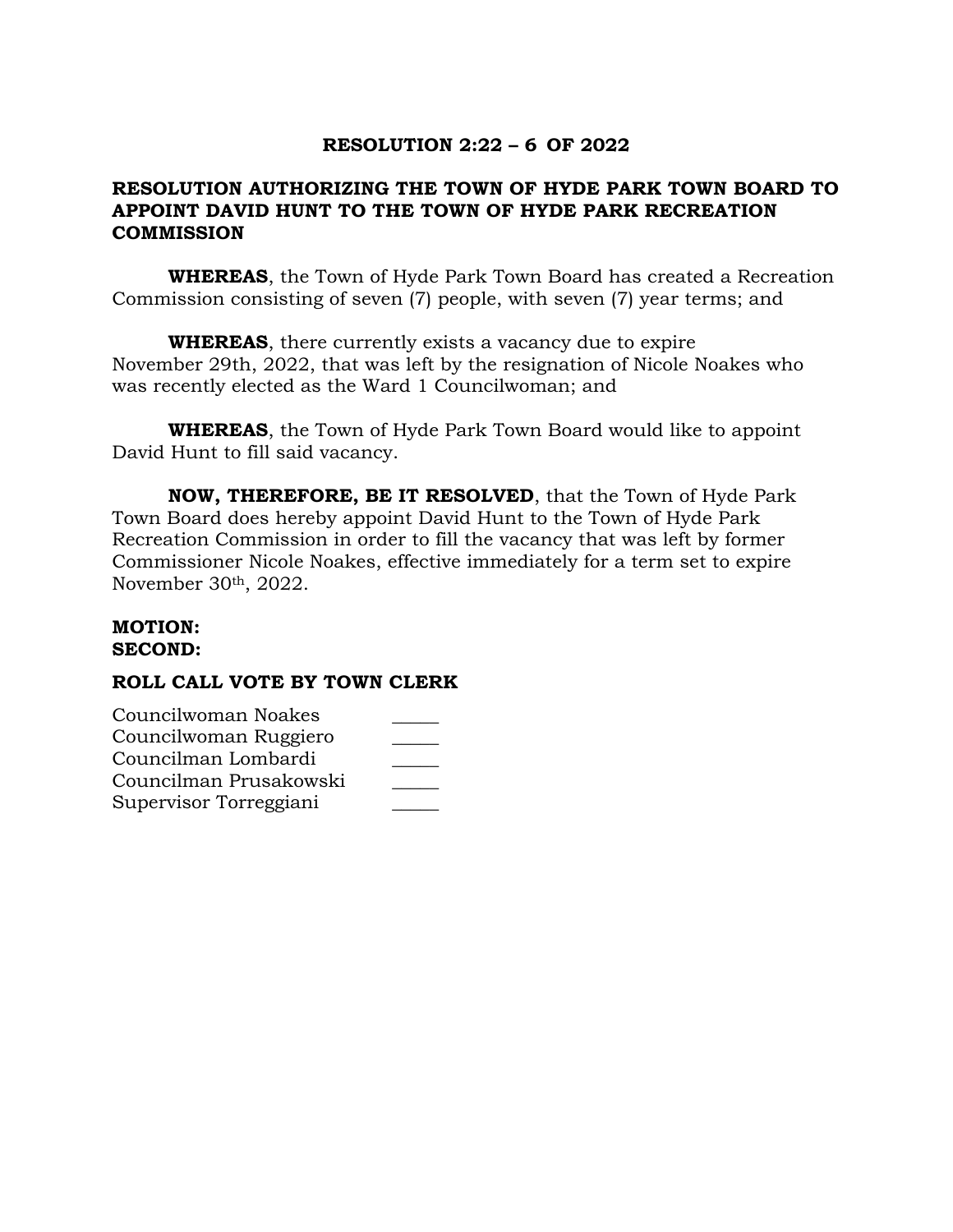### **RESOLUTION 2:22 – 7 OF 2022**

### **RESOLUTION AUTHORIZING THE TOWN OF HYDE PARK TOWN BOARD TO APPOINT TEMPORARY ACCOUNT CLERK STACI MACKIN FOR THE TOWN OF HYDE PARK COMPTROLLER'S OFFICE**

**BE IT RESOLVED**, that the Town of Hyde Park Town Board does hereby appoint Staci Mackin to the position of temporary Account Clerk as needed for the Town of Hyde Park Comptroller's Office for a period not to exceed 30 days; and

**BE IT FURTHER RESOLVED**, that Ms. Mackin will be paid at a rate of \$25.00 per hour as an Account Clerk for the Town of Hyde Park effective February 15, 2022.

#### **MOTION: SECOND:**

### **ROLL CALL VOTE BY TOWN CLERK**

Councilwoman Noakes \_\_\_\_\_ Councilwoman Ruggiero \_\_\_\_\_ Councilman Lombardi \_\_\_\_\_ Councilman Prusakowski \_\_\_\_\_ Supervisor Torreggiani \_\_\_\_\_